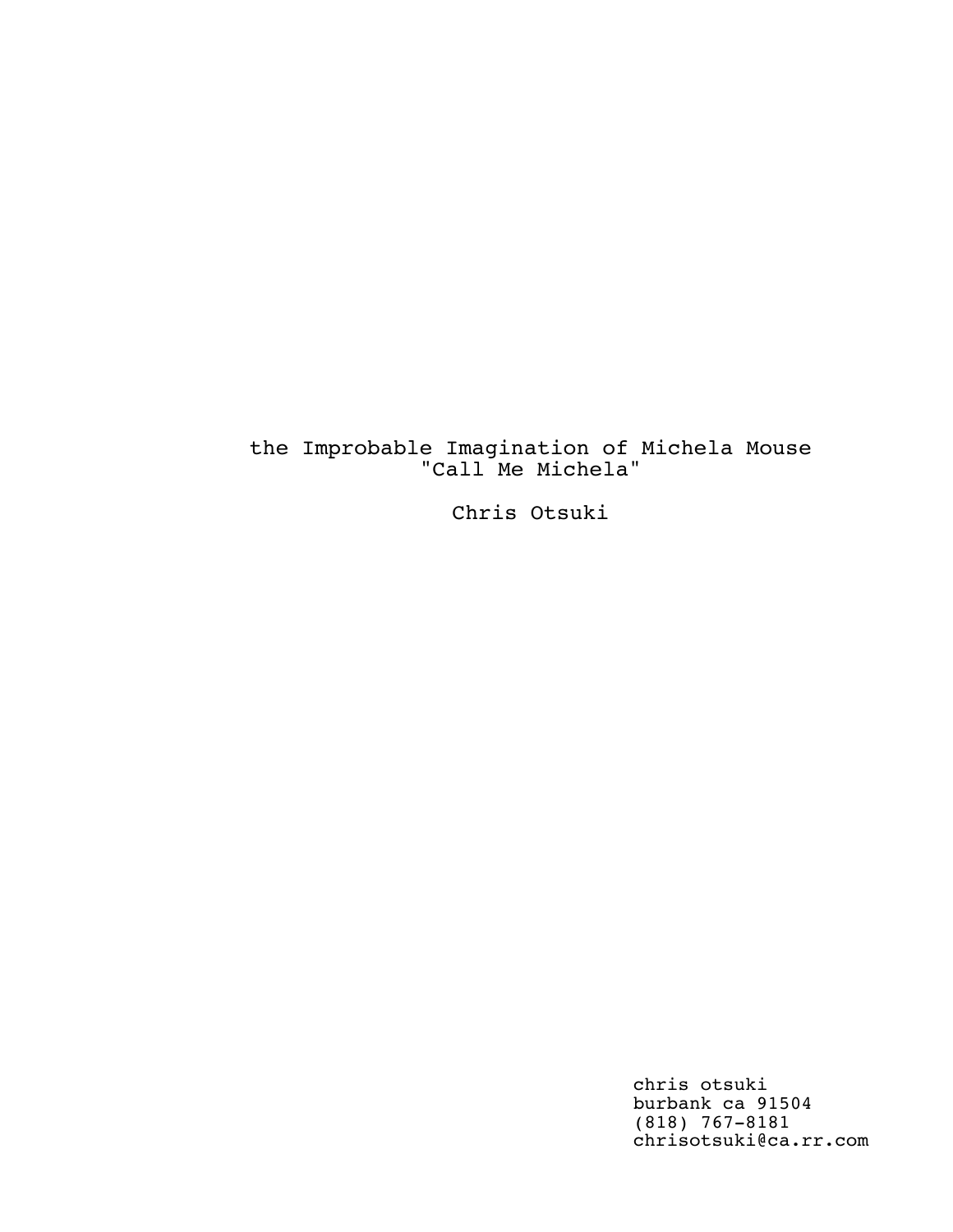# THE IMPROBABLE IMAGINATION OF MICHELA MOUSE

# "CALL ME MICHELA"

INT. TIN CAN - ON MICHELA - NIGHT

NOTE: suggest that like *the wizard of oz,* everything is monochromatic SEPIA TONES until Michela's fantasy when we go to full color.

Our cute little mouse, MICHELA sits inside a tin can. Michela puts up a bit of label on the inside wall. Indeed, we see the whole inside of the can is decorated with various human labels, eg. DO NOT REMOVE LABEL, CLOSE COVER BEFORE STRIKING, NEW IMPROVED FORMULA! etc.

> MICHELA (V.O.) *Call me Michela... I suppose you never heard the story of Whiskas the Great Cat-whale.*

Through the opening in the can behind her, we see a silvery full moon. Michela gazes at it dreamily.

> MICHELA (V.O.) (CONT'D) *Well, his tale... and mine... starts here...*

> > CUT TO:

### EXT. ALLEYWAY - NIGHT

We see a small, neat cottage in a dingy little alleyway. And at the foot of the kitchen window, we see Michela's little tin can home tucked away amidst a small garden of tomato plants.

> MICHELA (V.O.) *...in a little house on the corner of Gray Street and Rainbow Avenue...*

> > CUT TO:

### INT. COTTAGE BASEMENT

A flooded basement. Bottles and crates float. PAN up the wooden stairs to the doorway. Silhouetted there we see...

> THE HUMAN (VO) Sandy? Auntie Flo. My basement is completely flooded again...

SFX: PHONE CHATTER.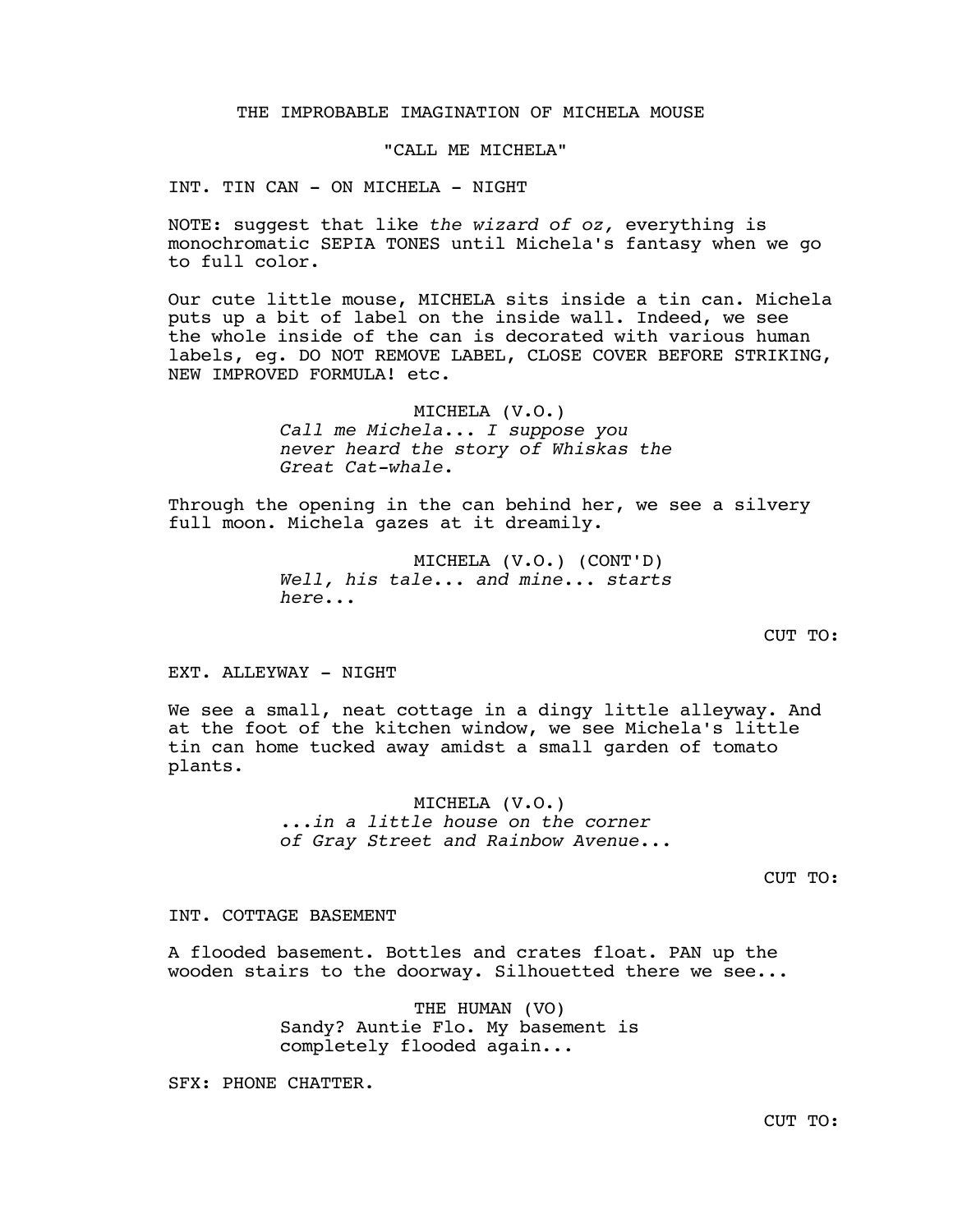### INT. KITCHEN -- CONTINUOUS

We see THE HUMAN, a woman, older, but smartly dressed, making a phone call. (NOTE ARTISTS: we NEVER, EVER see her face)

# THE HUMAN Are you coming over to fix it tomorrow?

We see a mangy cat, sour as last week's curdled milk, WHISKAS, curled up in a cat basket at her feet. Whiskas starts mouthing her complaints. He's heard this routine a million times and he's as tired of it as the long suffering, unseen Sandy on the telephone.

> THE HUMAN (CONT'D) You promised, that's all I can say. I'll expect you eight AM. Sharp!

PHONE CHATTER and CLICK! Whiskas cringes at the sound. The human's feet start tapping nervously.

> THE HUMAN (CONT'D) He never calls... never visits... And me, his own Auntie Flo...

Whiskas covers his ears, trying to shut out the lady's grousing and get some shut eye. Suddenly a broom comes down on his head. SWAT!

> THE HUMAN (CONT'D) Whiskas! Catch some mice! Earn your keep!

Whiskas reluctantly stretches and yawns. PAN as the Human stalks around nervously as Whiskas heads for the cat door.

> THE HUMAN (muttering) (CONT'D) Trying to keep this house from falling apart--The least *you* can do is catch those filthy vermin--

Whiskas grumbles a meow. The broom comes down again on his head. He ducks out the cat door.

CUT TO:

EXT. COTTAGE - NIGHT

Whiskas steps out the cat door. We can hear the Human nagging him through the door.

> THE HUMAN You hear me, Whisk-a--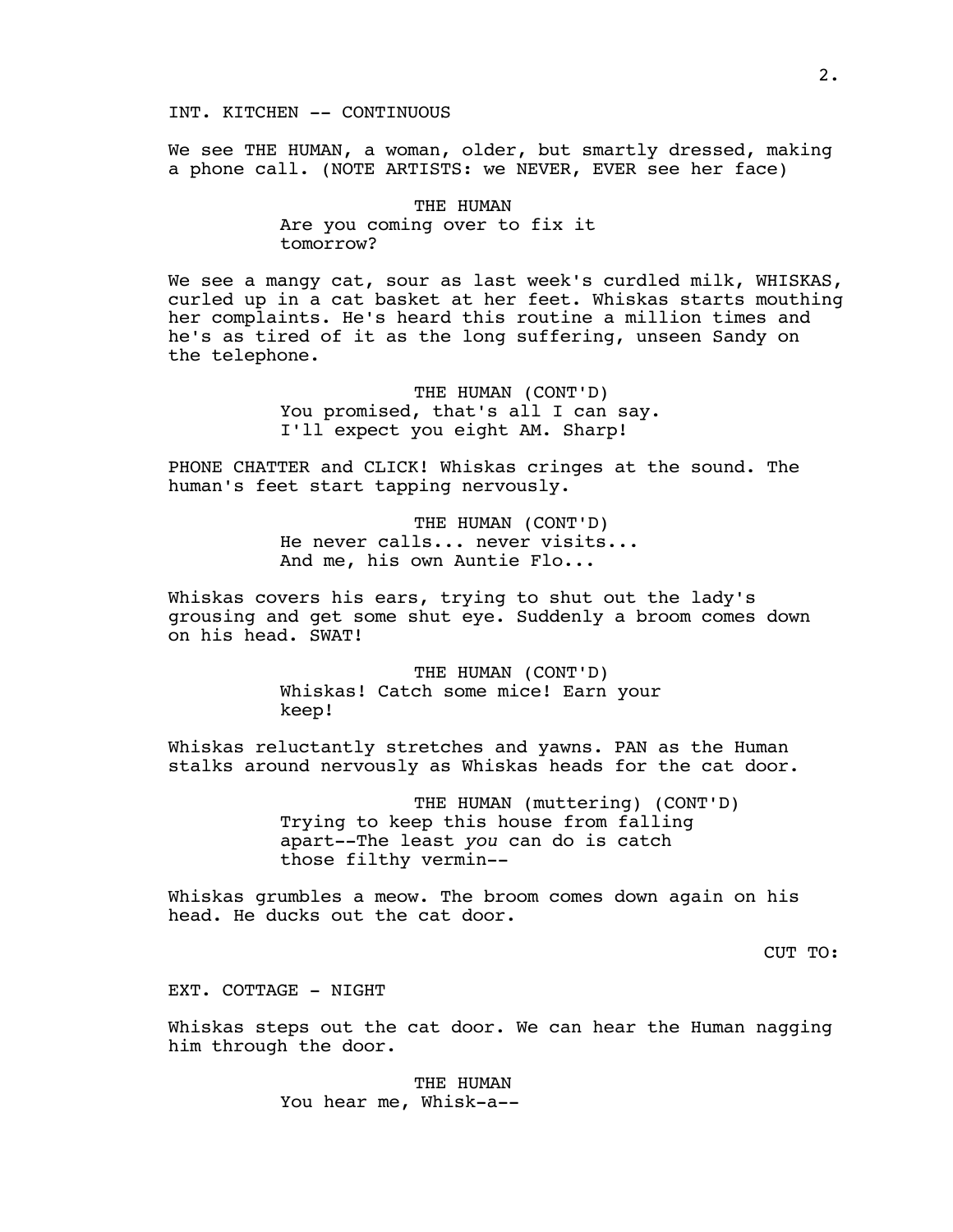The catdoor swings shut, mercifully cutting her off.

### WHISKAS

I hear, I hear, ya old coot.

He scutters down the steps to the alleyway. He strolls over to the trash cans where Michela's tin can home lies. He taps on the lid.

The lid lifts up and our heroine MICHELA peeks out. She's youthful, bright, cheerful, sweet tempered--everything that Whiskas isn't.

> WHISKAS (CONT'D) Come on, kid. The Human's on her high horse again. We gotta do the chase thing.

> > MTCHELA

What's The Story today, Whiskas?

Whiskas rolls his eyes. He fishes around in the trash can.

WHISKAS

(sigh) Story? Oh yeah... the incredible, *Pulitzer* prize winning story...

MICHELA Some day I'll earn one, Whiskas. You'll see.

WHISKAS Sure, sure. Here, Melville, read this.

He tears off a bit of label and hands it to her. She swoons as she reads it:

HARMFUL OR FATAL IF SWALLOWED

#### MICHELA

(reading) *Harmful... or Fatal... if swallowed.* Oh! This is a *wonderful* one, Whiskas!

WHISKAS *Hah?* What's so wonderful 'bout a warning off a can a' motor oil?

COLOR INTERLUDE FADES IN as she talks. The wind whips up. The sky turns blue and the BG behind them changes to the ocean, with a tall ship sailing and a whale spouting far off to the distance. SFX: SEAGULLS.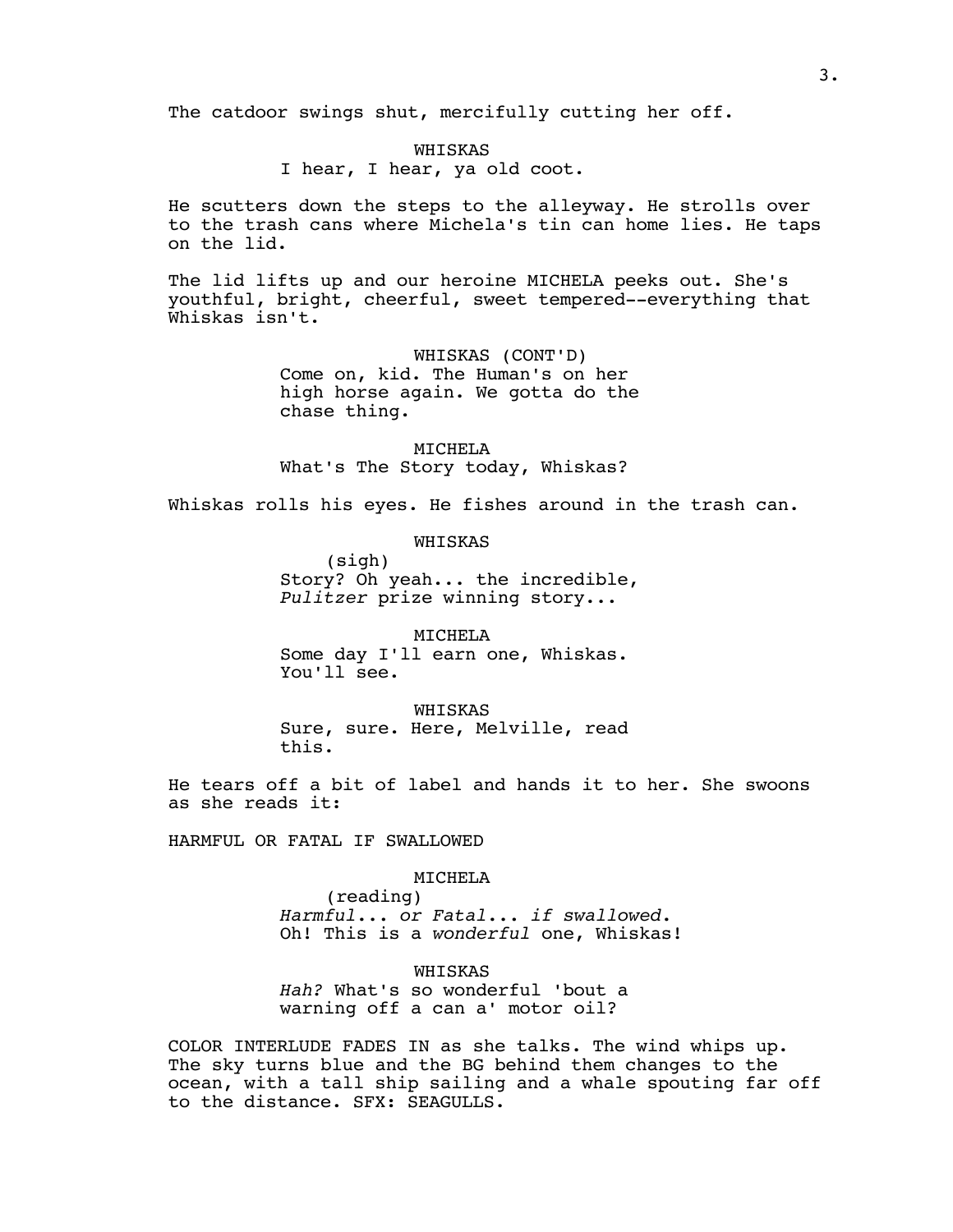### MTCHELA

Oh, Whiskas. Suppose... suppose you were Michela the sea mouse... and you were swallowed up by Whiskas the giant Cat-whale...

WHISKAS I should be so lucky.

MTCHELA ...That could be *harmful or fatal if swallowed--* 

Whiskas motions impatiently. The Imaginary COLORS fade.

WHISKAS Yeah, sure kid... Make with the chase thing before she sells me for catgut.

Michela perches herself onto Whiskas's head. He trots back to the cat-door, holding it open for her. With a curtsey she leaps through, into the kitchen. Immediately we hear:

> THE HUMAN (V.O.) *Eeeeeeeeeeeeeeeeeek!!!!! Rat! Filthy vermin! Whiskas? Whiskas!!!!!*

With a disgusted SIGH, Whiskas leaps through the cat-door.

CUT TO:

INT. KITCHEN

Michela scurries through kitchen, dashing between the table and chair legs. We follow her as she runs underneath a chair, upon which is perched the HUMAN.

> THE HUMAN Ooooo! There it goes, Whiskas! Whiskas! Catch it!

In hot pursuit, Whiskas bangs into one chair legs. SLAM! He rubs his nose which is dented in with the impression of the chair leg. A broom WHACKS him on the head.

> THE HUMAN (CONT'D) Catch it, you worthless piece of furniture stuffing!

She WHACKS him OS after Michela.

WHISKAS

Merooooow!

4.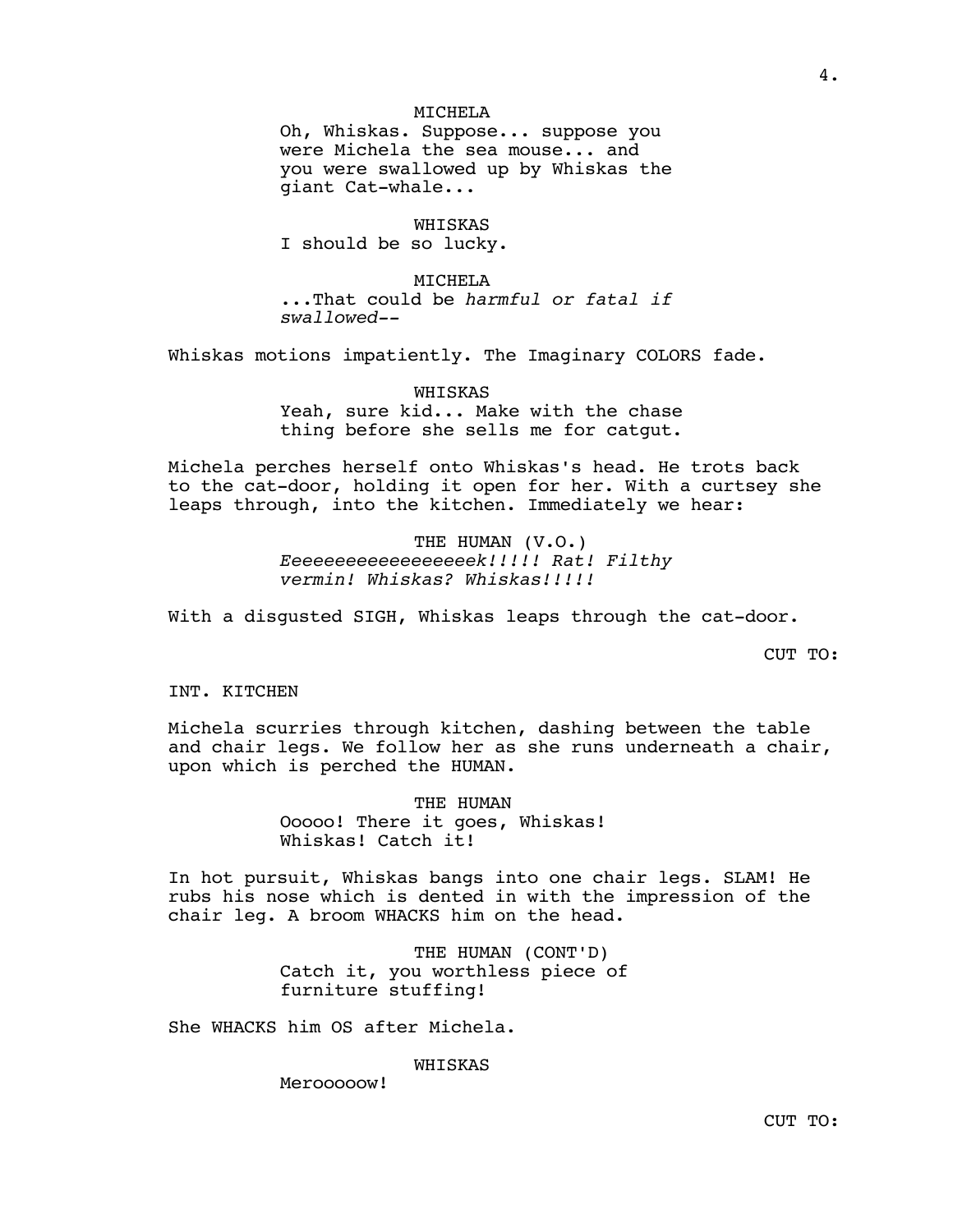### INT. LIVING ROOM

Michela runs along the floor. Whiskas skitters in the doorway behind her, PANTING HEAVILY.

Michela leaps up along a bureau, passing a china plate picturing clipper ships at harbor in San Francisco. Standing atop a folded up newspaper proclaiming EXTRA, she pauses and looks back for Whiskas. He leaps onto the edge of the bureau after her.

## THE HUMAN

Whiskas!

She pauses in front of the plate, picturing San Francisco harbor.

MATCH DISSOLVE TO:

EXT. SAN FRANCISCO WHARFS - CIRCA 1870

NOTE: scenes are COLOR till specified otherwise.

THE HUMAN (V.O.) (CONT'D) Whiskas! Whiskaaaaaas...

We see Michela, walking the streets of San Francisco. She's now CAPTAIN MICHELA, dressed in the greatcoat of a US Naval officer. The docks and ships are the same as in the china plate. Mice in human clothing of the time scurry the boardwalk. She walks OS revealing a little PAPERMOUSE hawking newspapers.

> PAPERMOUSE (voice blends from previous) ...Whiskas the Cat-whale, Terror of the Seven Seas! All shipping threatened!

The mouse GOVERNOR and the mouse ADMIRAL of the Navy scurry past the papermouse to Michela, snatching one of the papers.

> GOVERNOR Captain Michela! Captain Michela!

Michael turns back to them as they rush obsequiously up to her. She salutes them, the height of discipline and courtesy. The Governor nervously brandishes the paper in her face.

> GOVERNOR (CONT'D) You see the threat this Whiskas poses?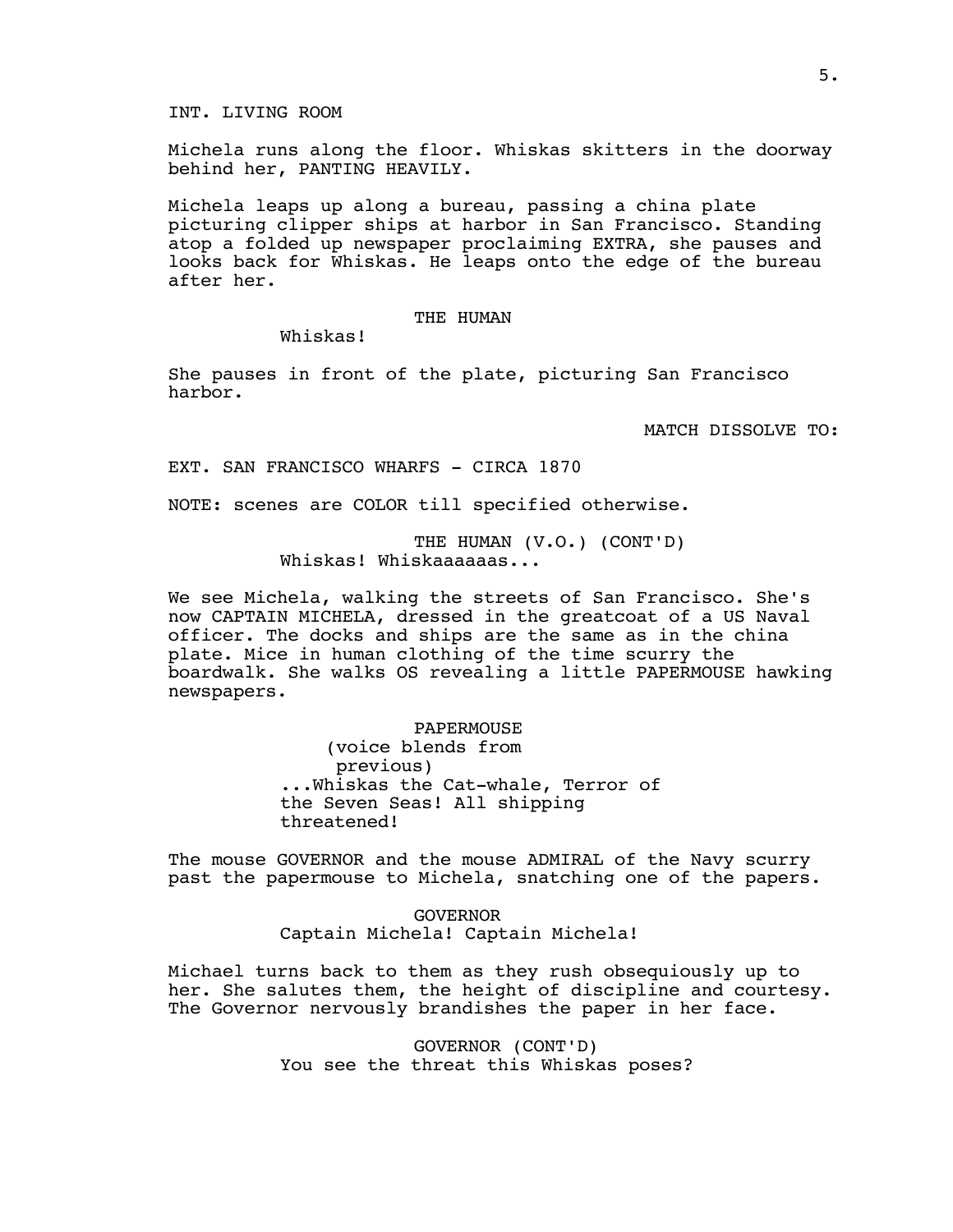MICHELA (peering at the paper) What have we got, Admiral?

ADMIRAL 'Tis a great beastie, Captain. Only your skill can save us now.

The papermouse reaches in his paw.

PAPERMOUSE A penny for that paper, Mister!

GOVERNOR

Oh... eh...

The Governor fumbles for a penny. Casting the Admiral a knowing glance, Michela tosses the lad a coin.

> MICHELA Ever the deep pockets, I see, eh, Governor? (winking to the Admiral) Come, there's no time to lose!

Michela and the officials stride off. The papermouse looks at his coin.

PAPERMOUSE

A whole *nickel....* Captain Michela! Take me with you! Captain Michela!

CUT TO:

EXT. DOCK -- MOMENTS LATER

We see a splendid, heavily armed ship of the line docked ahead of the scurrying Mice.

> ADMIRAL *The USS Farragut.* Finest, fastest ship in the fleet. I know you'll want to find that beastie soon as possible--

But suddenly out in the bay, we see the waves boil up... and the huge, horrible WHISKAS THE CAT-WHALE rears up out of the water. He splashes a wave over the *Farragut* with his tail.

Terrified mice run through the frame. Michela and the Admiral stand firm, the Governor cowering behind them.

> MICHELA Seems he's found me, Admiral.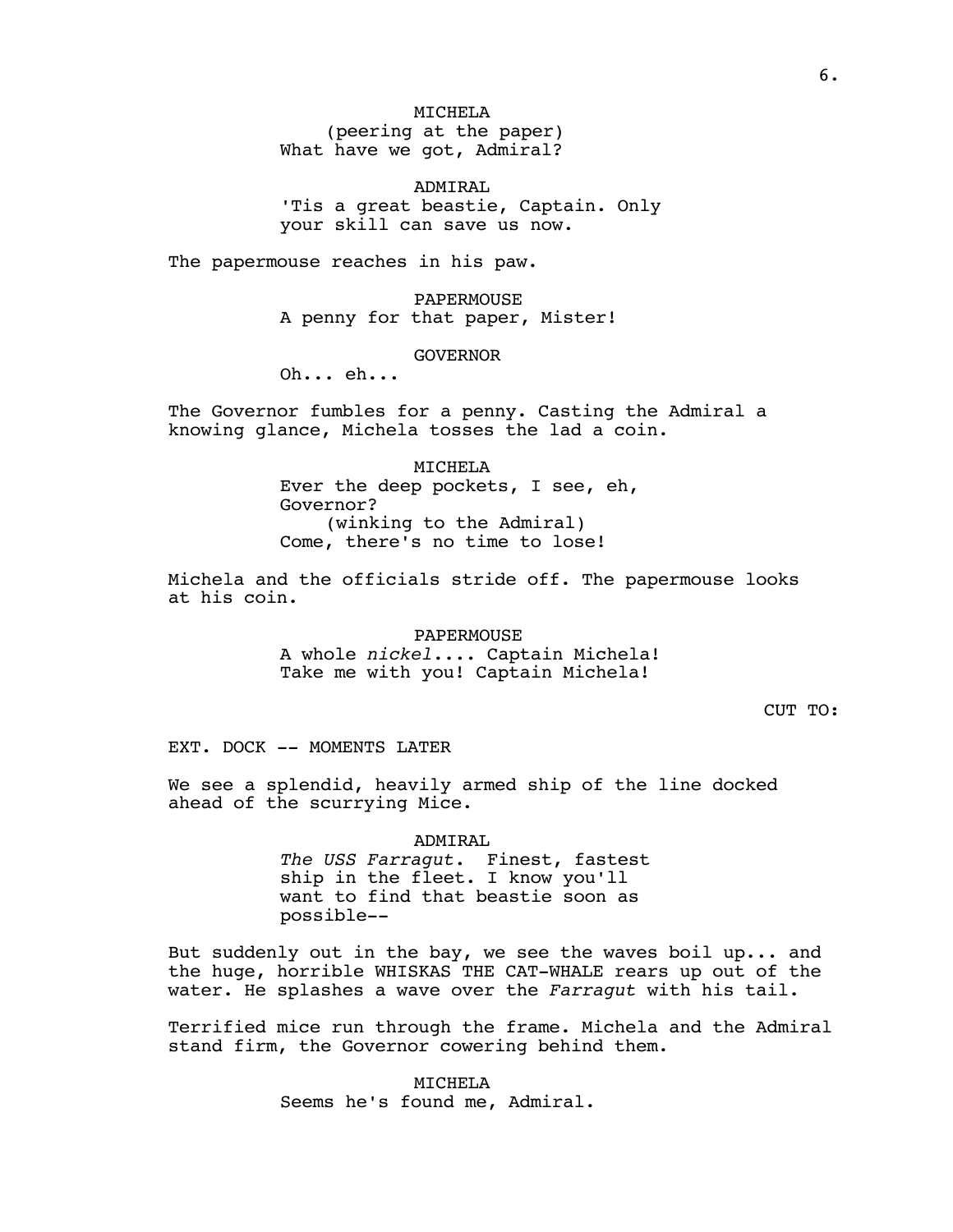Whiskas rears up out of the sea, looming over her.

WHISKAS I've come to kill ye, Captain Michela!

Michela snatches up a harpoon.

MICHELA I'm not so easy to kill, Cat-whale! Have at ye!

She hurls the harpoon! It parts his hair. Hissing, Whiskas the cat-whale ducks back into the sea, afraid. He rears up again, RASPBERRYING her with his tongue.

> MICHELA (V.O.) (CONT'D) *For all his bulk, he was too much the coward to meet me then... on the docks of the greatest of Mousedom's Maritime cities...*

He SPLASHES a wave at her. She easily jumps atop a pylon and stays dry. The other mice are swept along by the wave of water washing up the street.

> MICHELA (V.O.) (CONT'D) *He beckoned me to go down to the sea in ships... to meet him in his own vasty element--*

Snickering, Whiskas smashes into a docked boat. Mice scramble off the wreckage, screaming.

> MICHELA (V.O.) (CONT'D) *--where all the advantage would be on his side!* (righteous fury) Whiskas! Whiskaaaas!

### RIPPLE DISSOLVE TO:

INT. KITCHEN - ON COUNTERTOP - SEPIA TONES

We match to Whiskas on the counter, having just slammed into the dishes in the rack. Michela deftly eludes him.

> THE HUMAN (VO) (blend voice from previous) Whiskas! Get your filthy cat fur off my dishes!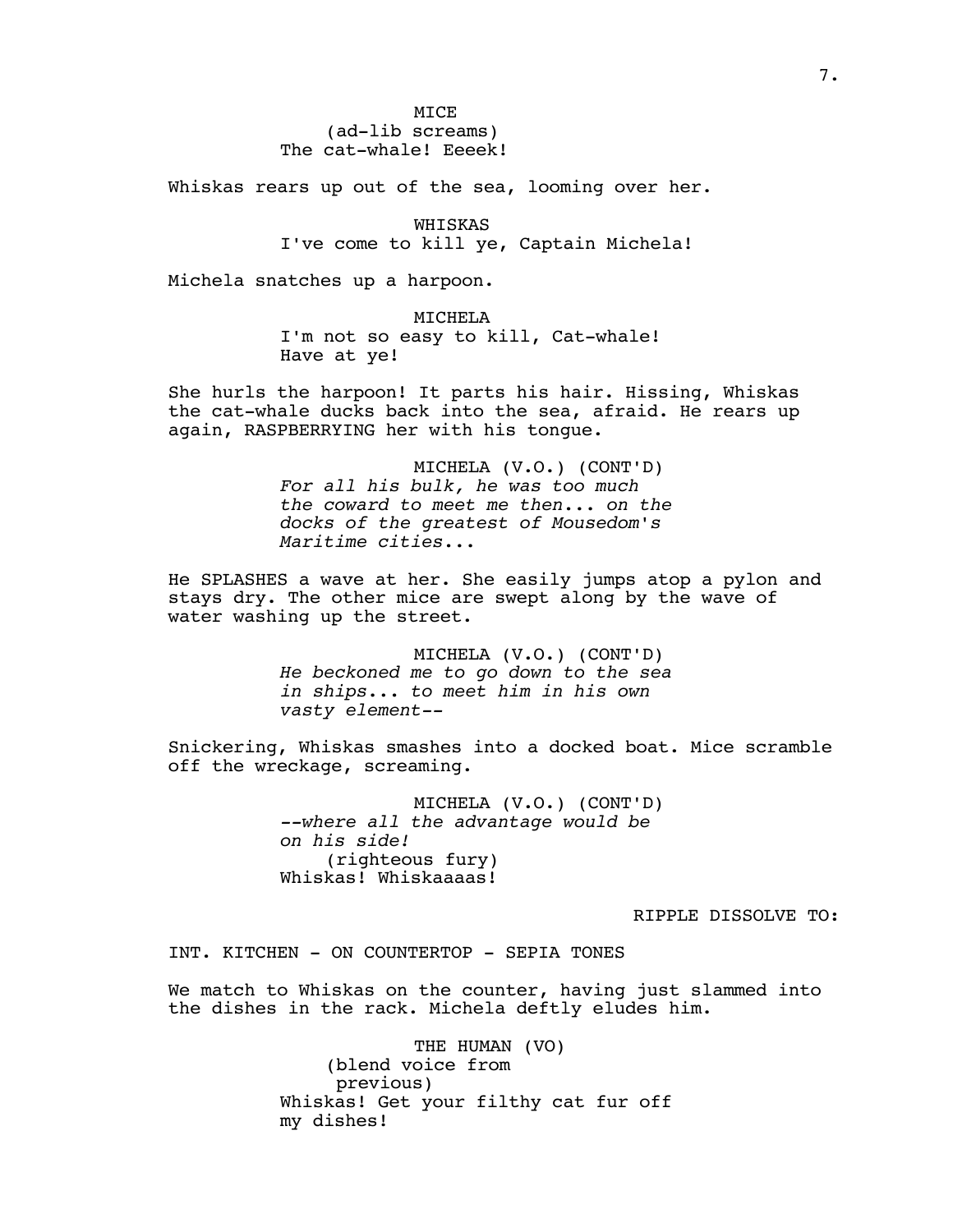He comes up with a cheese grater clamped over his head. He shakes it off, revealing his face, forced into the shape. A broom hits him on the head, knocking his head back to normal! He scowls and charges off.

### THE HUMAN (CONT'D) There it goes! The cellar! The cellar!

CUT TO:

### INT. CELLAR -- MOMENTS LATER

Michela scampers down the stairs. After a BEAT, Whiskas charges down after her. He screeches to a halt at the foot of the stairs, noting with distaste that the entire basement is awash in dirty floodwaters.

Michela is paddling away from him on a stick of wood. She beckons to him to chase her.

> MICHELA Come on, Whiskas. The Story awaits!

Whiskas sticks a toe in and cringes.

### WHISKAS

Ooo. I hate water.

A shoe hits him from the top of the stairs.

We see the Human in silhouette screaming down at him as she hurls another shoe.

# THE HUMAN

Get that rodent! *Now!*

The shoe hits him, knocking him over. Off balance, he leaps onto a crate floating in the water.

Michela paddles toward him. He calls to her plaintively.

WHISKAS *Merooow!* I haaaaate this!

RIPPLE DISSOLVE TO:

EXT. SEA - STORMY DAY - COLOR

MATCH DISSOLVE to Whiskas the Cat-whale leering over the edge of a cargo ship. Some mouse arms can be seen waving for help from the portholes. We hear mouse SCREAMING. But soft! We see the *USS Farragut* fast approaching.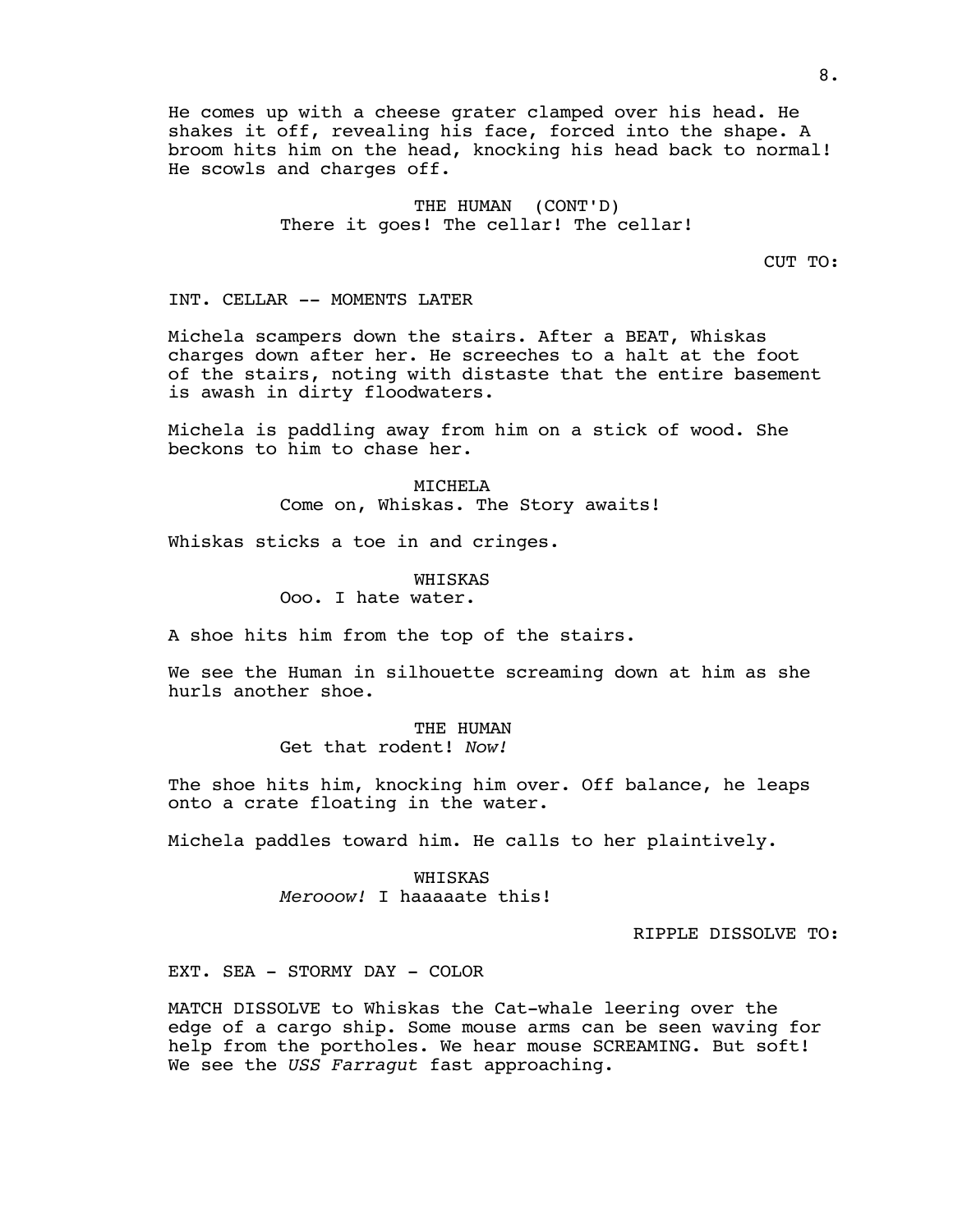# WHISKAS (Blend voice from previous) I haaaaaate ye and yer whole verminous mouse brood, Captain Michela!

Captain Michela, backed by MICE SAILORS, mans the deck. We see there's a big weapon of some kind, hidden under a canvass tarpaulin in the center of the forecastle. The papermouse from earlier, now a cabin boy, sits atop it.

## MICHELA

(to Whiskas) Unhand that shipful of mouse nuns bound for the Belgian Congo!

On the stricken ship in Whiskas' clutches we see a cloisterfull of MOUSE NUNS peeking fearfully out of the portholes, crossing themselves and waving for help. Whiskas leers down at his prisoners.

### WHISKAS

They're bound fer Davy Jones, Captain Michela! Want them? Have them!

He jumps off the ship and dives down deep in the sea. An agonizing BEAT later he smashes through the bottom of the ship, punching a hole in it. CRASH! He rears up out of the water, wearing the ship like a hat.

# MICE NUNS

Eeeeeeeeek!

The Papermouse pulls the tarp off to reveal a big CATAPULT.

# MICHELA Let him have it, lad!

The Papermouse, pulls the lever, FIRING a huge boulder.

Whiskas is cackling in arrogant triumph, till the boulder SMACKS him right in the nose, imbedding itself in his face. He shakes it off as a whole storm of boulders hail down on him. He ducks back and forth, HOWLING in rage.

### WHISKAS

Ahhh! Aughhh! Aaaaaaaaaaaah!

RIPPLE DISSOLVE TO:

INT. BASEMENT -- MOMENTS LATER -- SEPIA TONED REALITY

Whiskas dodges this way and that on the crate. Shoes, books, all kinds of bric-a-brac cannonball into the water all around him.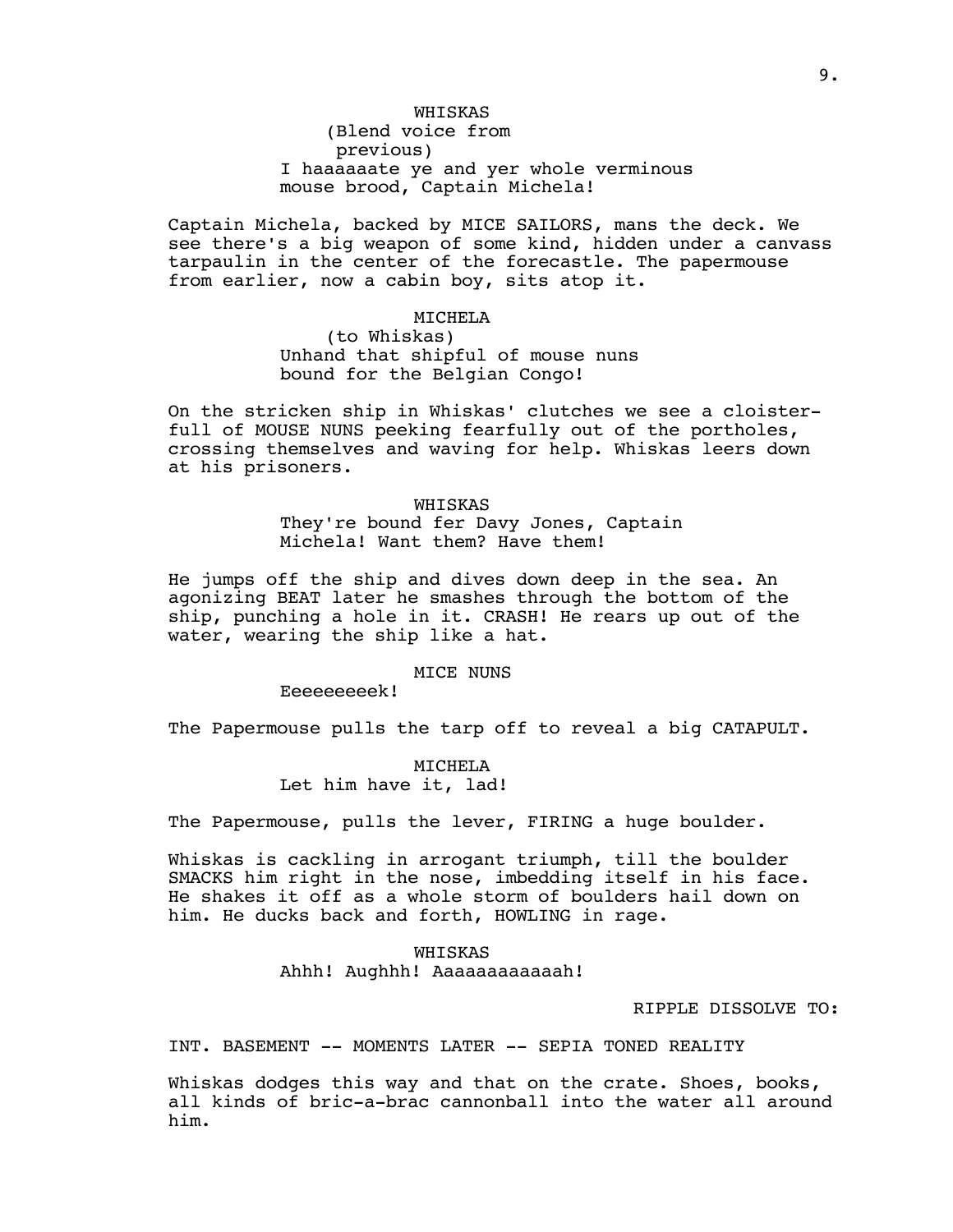# THE HUMAN

Get him! Whiskas!

Michela paddles away from Whiskas. YOWLING in protest, Whiskas starts leaping along the flotsam in the water toward her. He teeters this way and that, but he manages to stay dry--so far.

The Human, in silhouette at the top of the stairs, continues to hurl household projectiles down on him.

> THE HUMAN (CONT'D) In the *water,* you worthless bit of furrball!

Whiskas grabs at Michela, but she nimbly jumps out of his reach, amongst the floating debris. A shoe knocks him into the water. Whiskas dunks up and down, flailing and SPUTTERING. He finally leaps right out of the air in a cascade of water.

Whiskas lands on the basement freezer, snagging onto the door handle. His momentum yanks the door open, swinging him around over the water like a garden gate. He snatches at Michela drifting by.

> THE HUMAN (VO) (CONT'D) Whiskas! Shut that freezer!!!!

Another shoe flies in and BONKS Whiskas on the head, knocking him splash, into the water. The shoe ricochets into the freezer, jarring a shelf full of frozen food to come tumbling down.

Whiskas leaps SCREECHING out of the water, his arms wrapped round a big frozen fish he has just caught. His momentary delight turns to cat shivering agony as a box of ice cubes cascades over him. He comes back up, covered in ice cubes sticking all over him.

> WHISKAS *Merooooooooooooooow!*

> > RIPPLE DISSOLVE TO:

EXT. ANTARCTICA - DAY - COLOR

MATCH DISSOLVE TO Whiskas breeching the surface of the ocean, whale-like, leaping over a *Nautilus style* submarine amidst the Antarctic icebergs.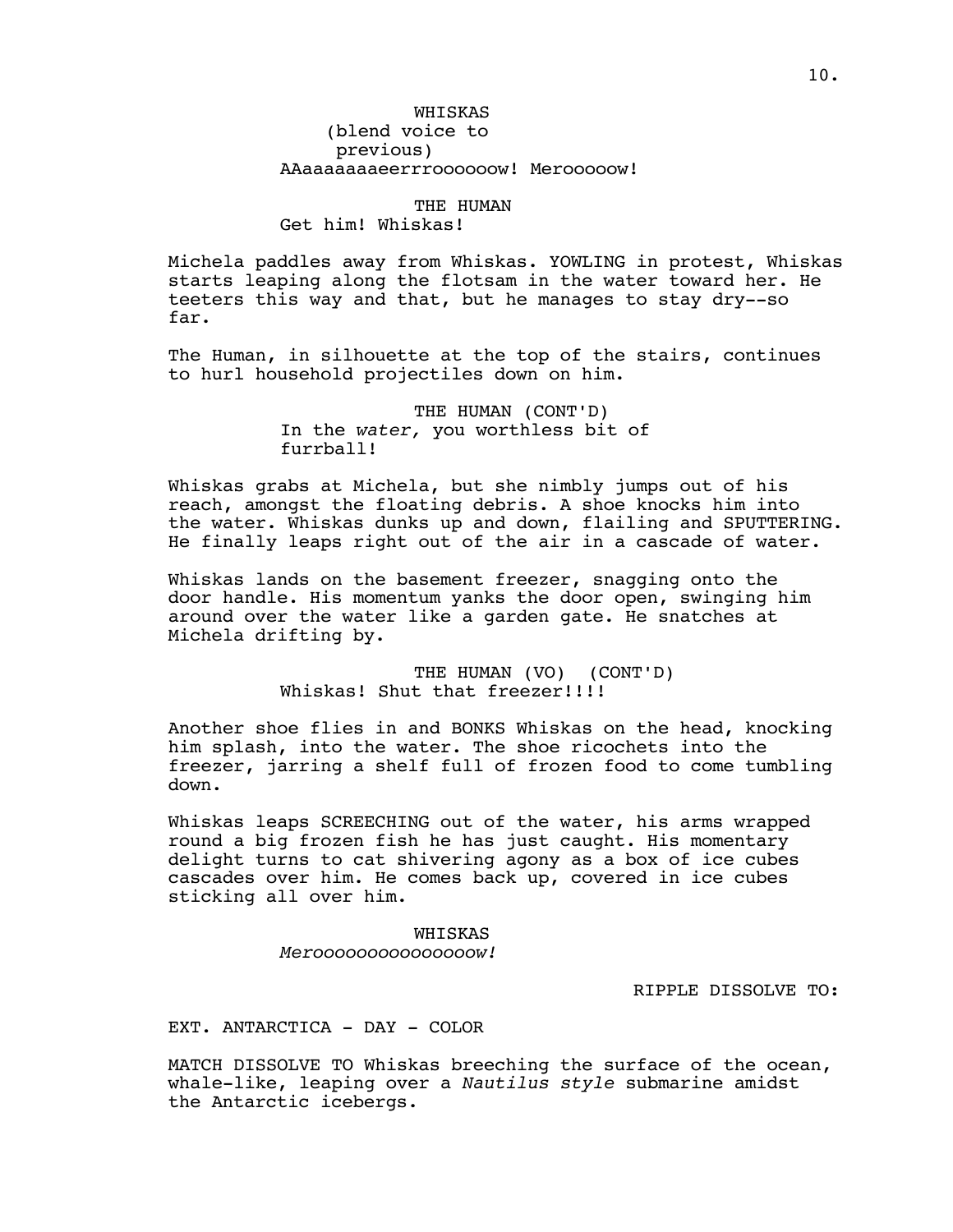We see Michela and whaling crew Mice, in a longboat, heading toward him. Whiskas spots her and SHRIEKS.

> WHISKAS (blend voice from previous) *Merrrooooooooooow!* Captain Michela, leave me be!!!

### MICHELA (V.O.)

*Having detailed the USS Farragut to transport the convent of mouse nuns safely to the Belgian Congo, I had no choice but to continue the chase alone...*

Michela raises a megaphone as her brave mouse crew rows for the mighty cat-whale.

> MICHELA (CONT'D) The *Nautilus,* under peril of that scoundrel? (megaphone) Unhand that wonder of mousetechnology, you craven cat-denizen of the deep!

Whiskas clutches the submarine in his fin-paws.

WHISKAS Take her from me if ye dare, Captain Michela! Meow!

Whiskas swims away, pulling the sub away with him. Through the portholes we see Mice crewmen waving for help.

Michela throws a lasso after him. It snags the periscope.

WHISKAS (CONT'D)

Meeerowwww!

Whiskas dives beneath the surface, yanking Michela out of the longboat after him.

# PAPERMOUSE

Captain Michela!

Hurtling through the icy waters, Michela bravely hauls herself along the rope to the sub periscope. She latches onto it just as the whole sub disappears 'neath the icy waves.

CUT TO: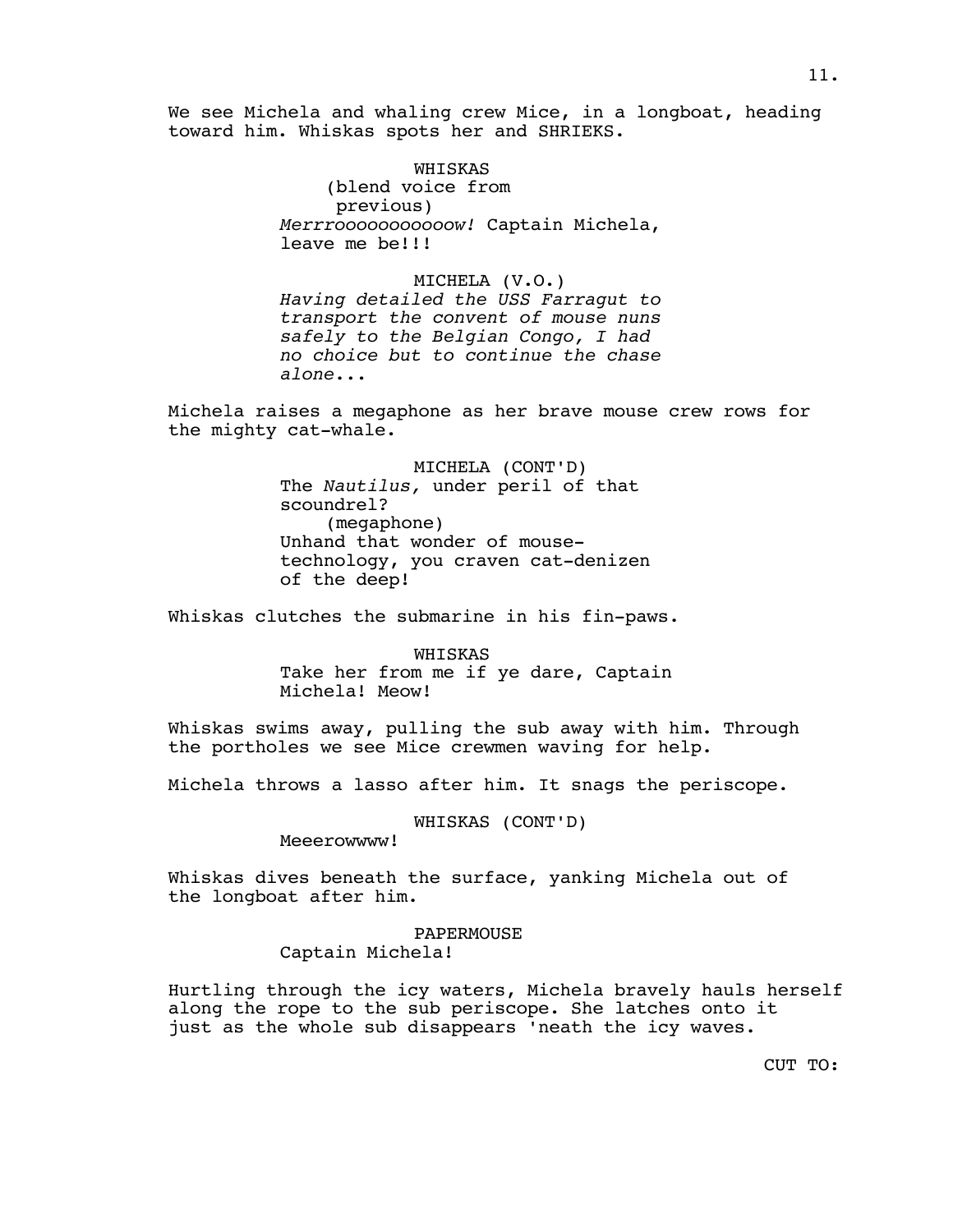INT. SUB -- CONTINUOUS

CAPTAIN NEMOUSE peers through periscope. His mouse CREW cower fearfully. A MATEMOUSE holds onto a ladder near.

> NEMOUSE Ye gods! 'Tis me old friend, Captain Michela, topside! Open the hatch!

The Mousemate opens the hatch. Michela washes down in a cascade of icewater, blue as ice herself. She immediately aids the others in closing the hatch. Nemouse throws a blanket over her.

> NEMOUSE (CONT'D) Are ye alright, me brave Captain?

MICHEL A (teeth chattering) T'was a foolishness to save me, Captain Nemouse. (grin) Yet I'm thankin' ye, all the same.

Suddenly the ship lurches, sending them all staggering. They look up.

CUT TO:

EXT. SHIP - UNDERWATER

Whiskas pulls the ship ever deeper. He dives to the depths of the abyss.

CUT TO:

INT. NAUTILUS - ON TORPEDO TUBES

Michela is stripped down to her long johns. She lies in the tube, with a hatpin in her teeth. She flashes a thumbs up. They seal her in. The Mate-mouse fires Michela off.

CUT TO:

EXT. UNDERWATER

Michela shoots out a torpedo tube. She RASPBERRIES Whiskas, who releases the *Nautilus* in fury. Hurtling toward her at flank speed, his jaws gaping wide, he swallows Michela whole!

CUT TO: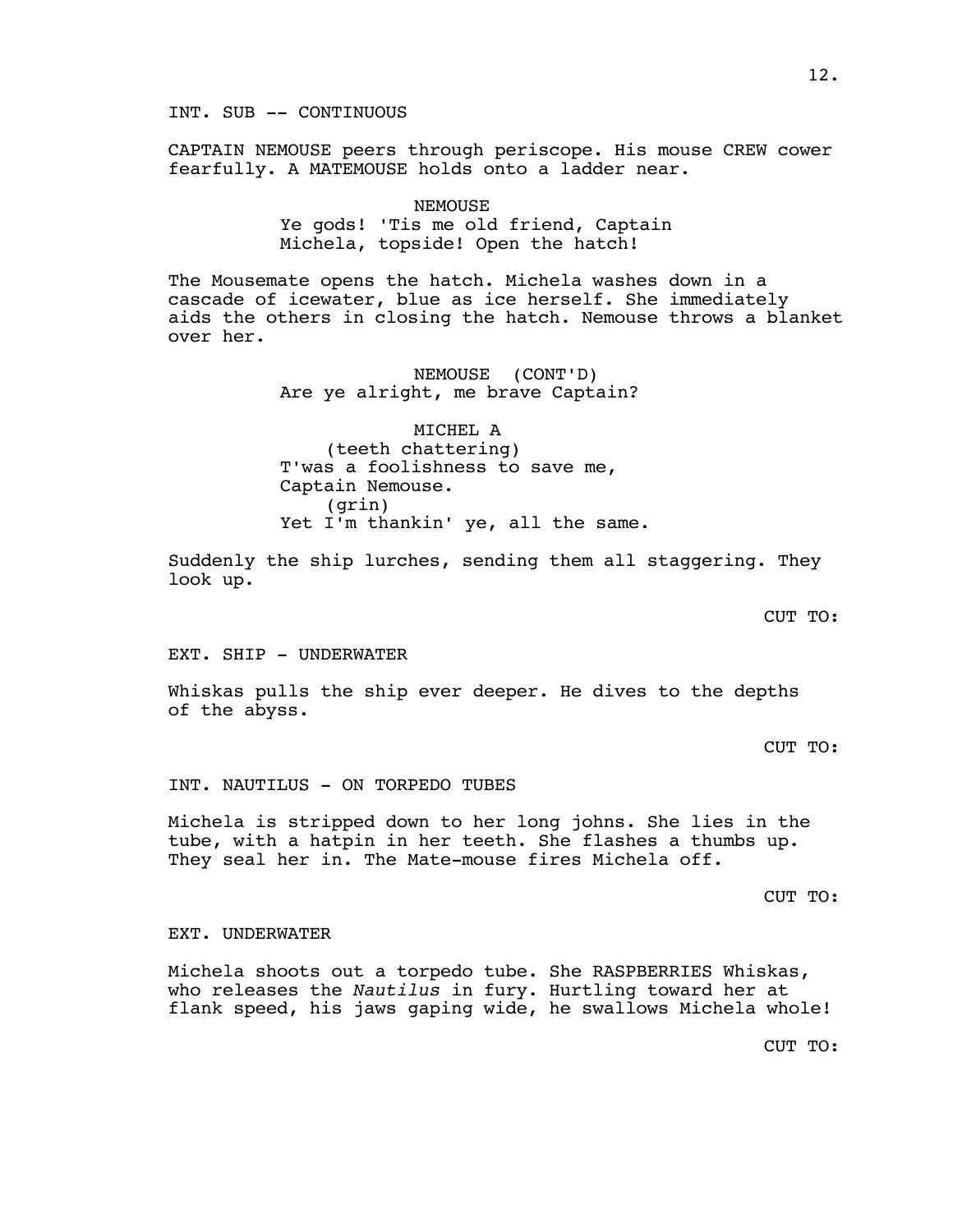A cavernous place. Michela pulls out the hatpin. She touches a soft spot on his tongue. She antics back with the hatpin and...

CUT TO:

#### EXT. UNDERWATER

Whiskas suddenly turns WHITE with pain. He HOWLS his mouth open wide, spewing Michela out.

#### WHISKAS

#### Yeeeeoooooow!

Furious, he chases her down through the waters.

MICHELA (V.O.) *Down, down, down we dove... and we both knew... the time had come... to end the one of us.*

On the ocean floor we see a giant clam, snoring peacefully. Michela darts through. Whiskas barrels after her, jarring the CLAM awake.

The clam frowns and tries to go back to sleep. Mouse and Cat swim through the other way, jarring him awake again. Now he's pissed. The third time they bolt through, the giant clam CLAMPS right onto Whiskas's tail!

#### WHISKAS

### Merrrroooooow!

Whiskas thrashes for his life. But he's caught. He starts to turn blue with lack of air.

Michela has escaped, but she looks back with pity.

MICHELA (V.O.) *But when the Mighty Whiskas got caught by a giant clam I had to save him...*

Whiskas' eyes plead for mercy as Michela swims over to him.

MICHELA (V.O.) (CONT'D) *...for what would life be without he that I'd battled for so long?*

She tugs at his tail. Whiskas struggles as we...

RIPPLE DISSOLVE TO: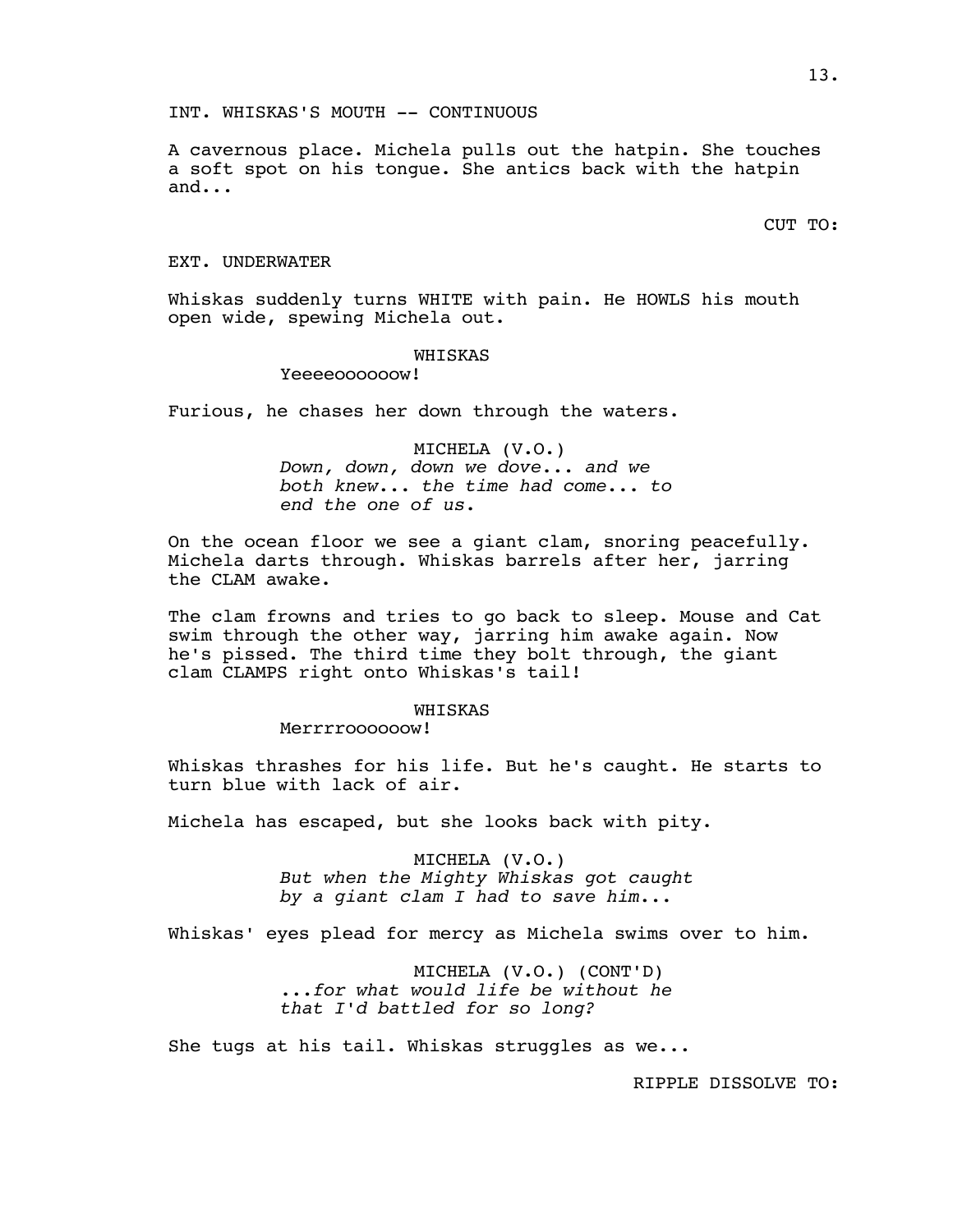### INT. BASEMENT - UNDERWATER - SEPIA TONES

Whiskas has his tail caught in a storm drain. Michela tugs at it. The drain is plugged with papers and other debris.

Michela pulls out the HATPIN. She sticks Whiskas with it.

### WHISKAS

*Meeeroooooooooooow!!!!!*

That does it! Whiskas yanks free of the drain, pulling it open. Unplugged at last, the drain sucks all the water down.

The whole basement is draining in a huge whirlpool! Cat, mouse, and debris swirl around the drain. The Human watches in awe from the top of the stairs.

Whiskas, exhausted to death, slides along the last of the water to the edge of the drain. In triumph, he hold up Michela by the tail. SOARING MUSIC!

> THE HUMAN Whiskas! You'll eat fish tonight for this!

> > CROSS DISSOLVE TO:

EXT. HOUSE -- NIGHT

Through the kitchen window, we see the Human in silhouette on the telephone.

> THE HUMAN That's right Sandy... Whiskas fixed the drain himself.

Below the window, we see Michela's tin can. Whiskas kneels before it, slicing the now thawed out frozen fish with his claws. Michela sits before him with a scrapbook in her lap. She's pasting a picture together with bits of colored paper, the only COLOR in the entire sequence.

> THE HUMAN (CONT'D) I know he's just a cat... but he's very clever... What do you mean, now you don't have to come over?

Michela's book is a rather childishly drawn, but charming picture of Whiskas the Cat-whale, with Michela riding him.

> MICHELA (V.O.) *And Whiskas the Catwhale promised never to do his evil deeds again...* (sigh) Did she like The Story, Whiskas?